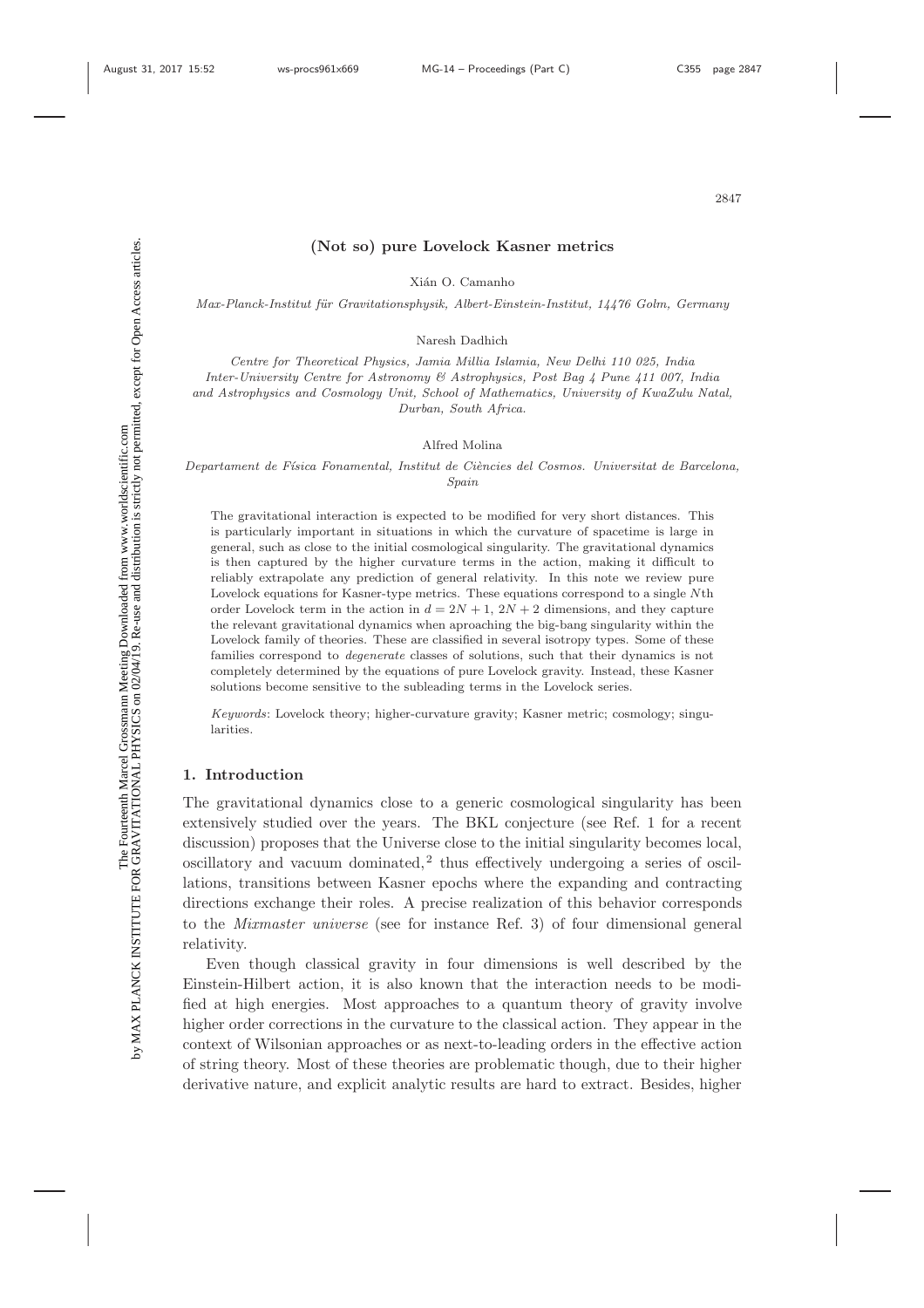curvature interactions are particularly relevant when considering higher dimensional scenarios as we will discuss below.

We will restrict our attention to a very particular class of higher curvature theories that represent the most natural extension of general relativity to higher dimensions. Lovelock gravity is the most general gravitational theory yielding second order field equations,  $4$  thus avoiding higher derivative ghosts.<sup>5</sup> Although corrections appearing in the aforementioned frameworks are not generally of the Lovelock type, this family of theories presents many compelling features. They capture a wealth of characteristic higher curvature effects (existence of new branches of solutions corresponding to vacua with different effective cosmological constants, new instabilities, causality violation, etc.) in an analytically controllable setting,  $6$  providing a suitable playground to contrast our ideas about gravity in a much broader setup. The only drawback is that the first non-trivial higher order Lovelock terms only appear above four dimensions.

In this note we focus on Kasner-type metrics in (pure) Lovelock gravity. These solutions present a very simple form describing the leading order behavior close to a spacelike singularity such as the *Big-Bang* in standard cosmological scenarios. In our higher dimensional setting, the early time dynamics of a generic Lovelock theory will be given by the highest order term, thus pure gravity, a single Nth order Lovelock term in odd  $d = 2N + 1$  or even  $d = 2N + 2$  dimensions.

A complete classification of Kasner type metrics has been obtained recently (see Table 1 in section 3 below).<sup>7</sup> We will emphasize here the *degenerate* nature of some of the families of solutions identified. In those cases the dynamics is not completely determined by the pure Lovelock term and lower curvature corrections play an essential role as well. In particular, for a generic Lovelock theory for which all possible Lovelock terms are present in the action, the only non-trivial Kasner solutions correspond to those of type (b.2) in our classification, only present in the even dimensional case. More general spaces can be obtained when some of the terms in the Lovelock series are absent.

### **2. Lovelock gravity**

The Lovelock gravity action and the corresponding field equations are given by a sum of homogeneous polynomial terms in the Riemann curvature, most simply written in terms of differential forms,

$$
\mathcal{L} = \sum_{k=1}^{N} c_k \mathcal{L}_{(k)} = \sum_{k=1}^{N} \frac{c_k}{d - 2k} \epsilon_{a_1 \cdots a_d} R^{a_1 a_2} \cdots \wedge R^{a_{2k-1} a_{2k}} \wedge e^{a_{2k+1}} \cdots \wedge e^{a_d} , \qquad (1)
$$

$$
G^b{}_c = \sum_{k=1}^{N} c_k G_{(k)}{}^b{}_c = \sum_{k=1}^{N} c_k \epsilon_{a_1 \cdots a_{d-1} c} R^{a_1 a_2} \cdots \wedge R^{a_{2k-1} a_{2k}} \wedge e^{a_{2k+1}} \cdots \wedge e^{a_{d-1}} \wedge e^b .
$$

Each term has an associated dimensionful coupling  $c_k$ , with length dimension  $L^{2(k-1)}$  relative to the Einstein-Hilbert action. In this language the metric is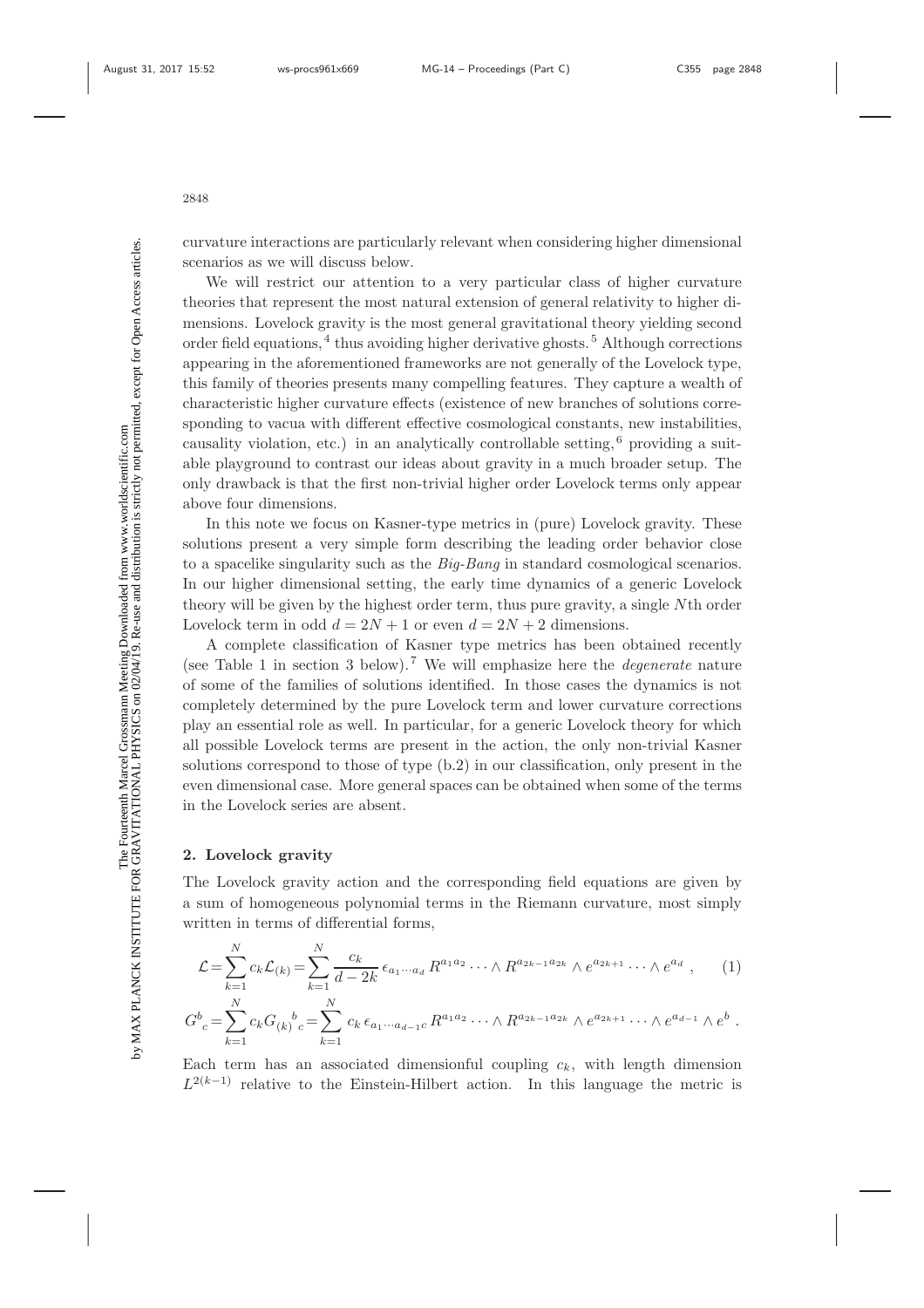Σď

parametrized by the vielbein  $e^a$ , whereas torsion and curvature forms are introduced via Cartan's structure equations,

$$
T^a = De^a = de^a + \omega^a_{\ b} \wedge e^b \ , \tag{2}
$$

$$
R^{a}_{\ b} = d\omega^{a}_{\ b} + \omega^{a}_{\ c} \wedge \omega^{c}_{\ b} \ . \tag{3}
$$

In addition to the usual exterior operator d, we have introduced a covariant exterior derivative, D, and the corresponding connection 1-form  $\omega_b^a$ . In order to make contact with the usual tensorial formulation, one imposes that the torsion is zero and solves (2) for the spin connection in terms of the vielbein. The equation of motion above comes from the variation of the action with respect to the vielbein only, leaving the spin connection unchanged. One may consider a second equation as arising from the independent variation of the latter form but this is automatically zero due to the torsionless condition.

# **3. Kasner metrics**

Kasner geometries represent the simplest instance of homogeneous but anisotropic spacetimes. They have been widely used in the analysis and classification of cosmological singularities in the context of general relativity.<sup>2</sup> These type of metrics were considered long ago by Deruelle in the Gauss-Bonnet case.<sup>8</sup> For a more general account of anisotropic models in Lovelock theories one may refer to Ref. 9 and 10.

The form of the Kasner metric,

$$
ds^2 = \sum_{i=1}^n t^{2p_i} dx_i^2 - dt^2 \t\t(4)
$$

implies that the Riemann curvature grows as  $t^{-2}$  as we go backwards in time, the leading contribution to the field equations coming from the highest order term in the action. We then restrict our analysis to pure Lovelock gravity in odd,  $d = 2N + 1$ or even,  $d = 2N + 2$ , dimensions, even though, as we will see later, the subleading terms may also play an important role in some cases.

Under this conditions, the pure Lovelock field equation in vacuum reduce to a series of algebraic equations for the Kasner exponents,  $p_i$ . The isotropy conditions  $G_{ii} - G_{jj} = 0$  can be written as products of several factors, in such a way that, depending on which factors vanish, we can classify our solutions in several different isotropy types. These are summarized in the table below along with the isotropic perfect fluid and vacuum solutions.

The number of free parameters for the vacuum families varies depending on the particular isotropy class. Both in odd and even dimensions we have two classes with  $2N-2$  parameters each, whereas in even dimensions we have an extra family with one more free parameter. Moreover, one can easily see that type (b.1) metrics in even dimensions can be obtained simply as a limit of those of type (b.2), when two of the exponents are taken to be very small. It is also clear that, in three and four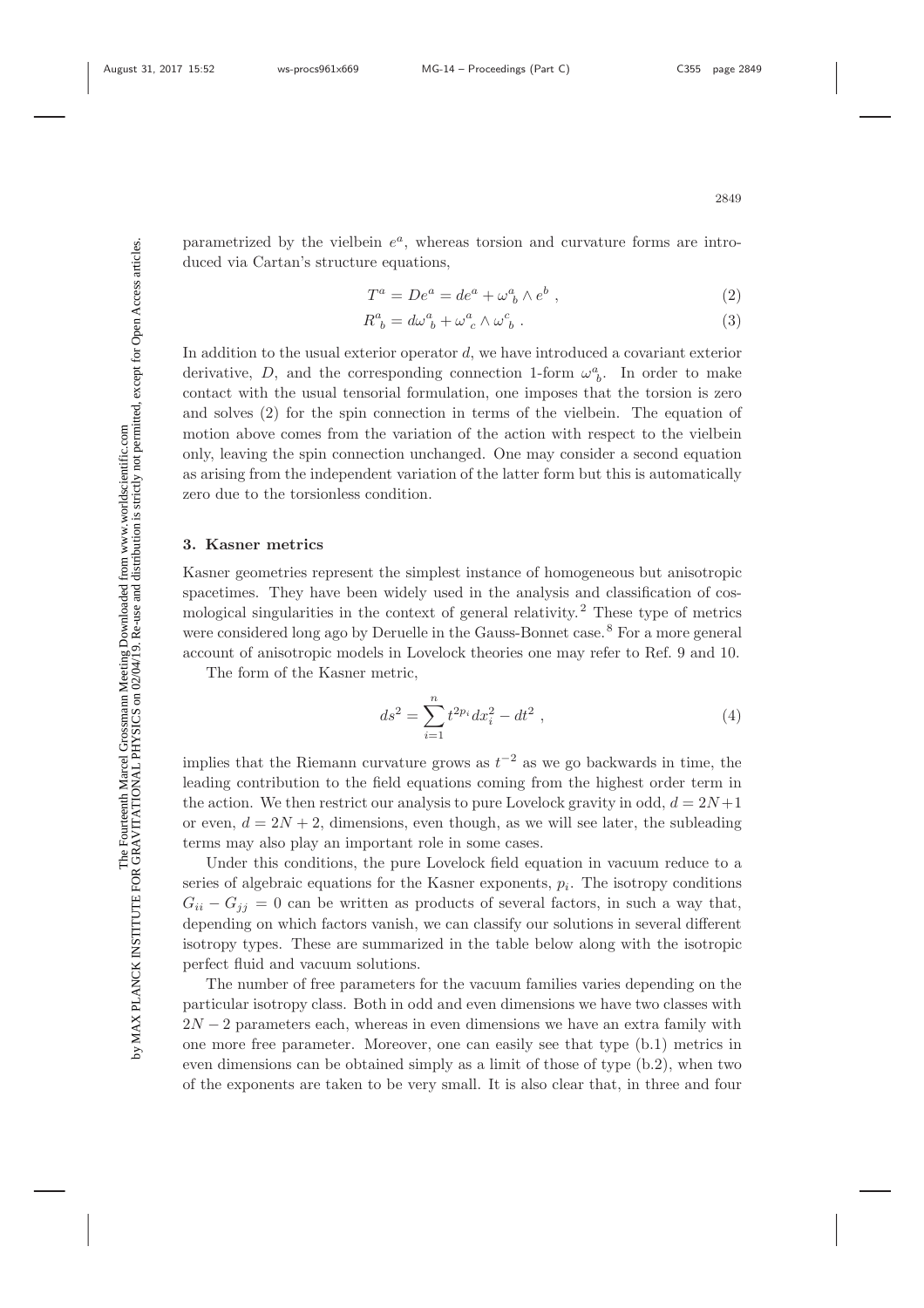ż

dimensions, type (c) vacuum solutions correspond to the trivial flat solution while we have non-trivial vacuum solutions in that class in dimensions above four.

Table 1. Classification of isotropic and vacuum solutions of Nth order pure Lovelock gravity.  $(\#_1)$   $\mathcal{R} = 0$  as well for the subset of type **(b)**  $((b.1)$  in  $d = 2N + 2)$  with all non-zero exponents equal to one,  $p_{i\neq 1,2} = 1$ . (#2) For *flat Kasner* (naively type (c)) we also have  $R = 0$ . For  $N = 2$ , except for these *exceptional* cases, all the tensors that are not in the table are non-vanishing.

| type | d                 | isotropy cond.                                                                                   | vacuum                               | vac. curvature                           |
|------|-------------------|--------------------------------------------------------------------------------------------------|--------------------------------------|------------------------------------------|
| (a)  | any $d$           | $\forall i=1,2\ldots d-1$<br>$p_i = p$ ,                                                         | $p=0$                                | $R = \mathcal{R} = \mathbb{R} = 0$       |
| (b)  | $ 2N+1 $          |                                                                                                  | $p_1 = 0$                            | $\mathbb{R} = 0^{-(\#_1)}$               |
|      | $-b.1 -  2N + 2 $ | $\sum_{i=1}^{d-1} p_i = 2N-1$                                                                    | $p_1 = p_2 = 0$                      | $\mathbb{R} = 0^{-(\#_1)}$               |
|      | $-b.2 -  2N + 2 $ |                                                                                                  | $\sum_{i=1}^{d-1} \frac{1}{p_i} = 0$ | $R, \mathcal{R}, \mathbb{R} \neq 0$      |
| (c)  | $2N + 1$          | $p_1 = p_2 = 0$                                                                                  | all                                  | $\mathcal{R} = \mathbb{R} = 0^{-(\#_2)}$ |
|      | $2N+2\mathsf{I}$  | $p_1 = p_2 = p_3 = 0$                                                                            |                                      |                                          |
| (d)  |                   | $2N+2\left \frac{p_i=p_{1,2}}{\frac{n_1-1}{n_1}+\frac{n_2-1}{n_2}}=0\right , \quad n_1+n_2=2N+1$ | none                                 |                                          |
|      |                   |                                                                                                  |                                      |                                          |

The most important difference among the different vacuum families is the number of flat directions ( $p_i = 0$ ) in the corresponding geometries. Remarkably, this feature endows the different classes of solutions with discerning geometric properties. For instance, one may define two higher curvature 4th rank tensors,  $\mathcal{R}_{abcd}^{(N)}$ and  $\mathbb{R}_{abcd}^{(N)}$  (see Ref. 7 and 11 for the precise definitions of these tensors and their properties), besides the usual Riemann curvature, and use them to assign to each geometry its isotropy type. This may be useful when analysing asymptotic solutions that are not directly given on their canonical form. In table 1, the reference to the curvature order and the indices of these tensors have been eliminated for simplicity.

Among all families of solutions, type (b.2) metrics are also the most generic in even dimensions. The solution space of this family has a very interesting geometric structure and symmetries, besides the obvious permutations of exponents, that may be useful when considering more complicated analyses.<sup>7</sup> In the next section we will focus on metrics with flat directions, *i.e.* all families except type (b.2). As we will see all these solutions are *degenerate*, in the sense that their dynamics is not completely fixed by the pure Lovelock equations of motion. The predictability of the theory is lost, unless we are ready to give up the usual geometric interpretation for these metrics.

### **4. Degenerate solutions**

The higher order nature of the (pure) Lovelock lagrangian makes the dynamical content of the theory very non-trivial, with different sectors of solutions and different numbers of degrees of freedom on each sector.<sup>12,13</sup> The simplest example of this behavior happens for maximally symmetric spaces. These have a very simple form of the curvature 2-form,  $R^{ab} = \Lambda e^a \wedge e^b$ . For these spaces to be a solution of our Lovelock theory of choice, the *effective* cosmological constant of this space, Λ, has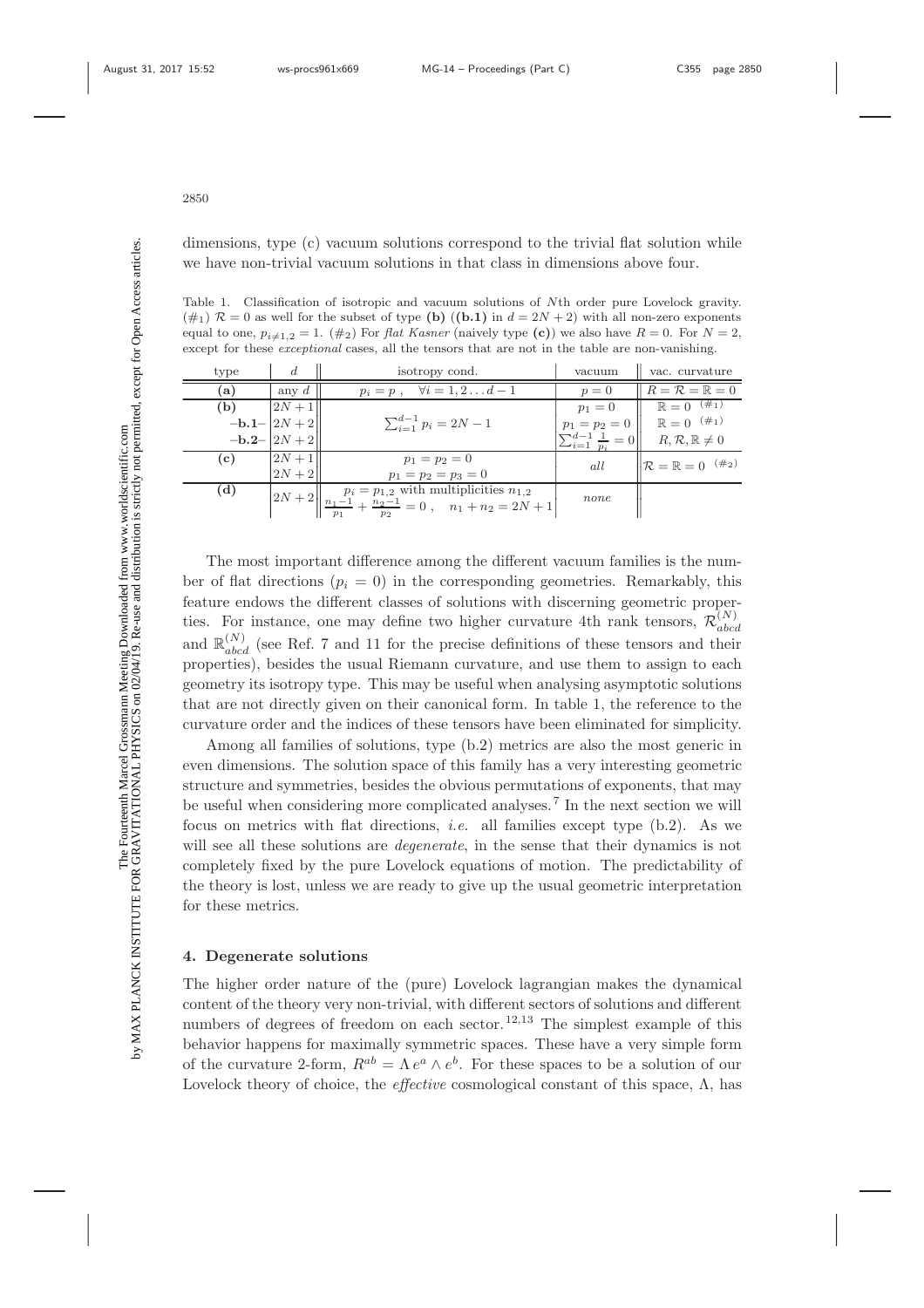Σď

$$
\Upsilon[\Lambda] = \sum_{k=1}^{K} c_k \Lambda^k = c_K \prod_{i=1}^{K} (\Lambda - \Lambda_i) = 0.
$$
\n(5)

 $\Lambda$  can be equal to any of the K possible solutions of the equation,  $\Lambda_i$ .

Remarkably, the same polynomial  $\Upsilon[\Lambda]$  controls many important aspects of the theory.6,14 For example, the equation for perturbations around any of these vacua is proportional to its first derivative. For a perturbation of a particular maximally symmetric solution (say  $\Lambda_1$ ), we may write the curvature as  $R^{ab} = \Lambda_1 e^a \wedge e^b + \delta R^{ab}$ and get

$$
G^{b}_{c} = \left(\sum_{k=1}^{K} k c_k \Lambda_1^k\right) G_{(1)}^{b}_{c} , \qquad (6)
$$

where  $G_{(1)}{}^b{}_c$  is the usual Einstein  $(k = 1)$  tensor. The prefactor can also be written as a function of the possible solutions of the polynomial simply as

$$
\Upsilon'[\Lambda_1] = c_K \prod_{i \neq 1} (\Lambda_1 - \Lambda_i) . \tag{7}
$$

In this way it is clear that the equation for linearized perturbations vanishes exactly when the vacuum we are considering is *degenerate*, *i.e.* its effective cosmological constant  $\Lambda_1$  is a multiple solution of the characteristic polynomial  $\Upsilon[\Lambda]$ . For a solution of multiplicity n we have in general  $\Upsilon[\Lambda_1] = \Upsilon'[\Lambda_1] = \Upsilon[\Lambda_1]'' = \ldots$  $\Upsilon^{(n-1)}[\Lambda_1] = 0$ . Thus, linearized perturbations are completely undetermined by the equations of motions and it is sometimes said that the theory at the degenerate point *does not have linearized degrees of freedom*.<sup>12</sup>

This could just be, of course, an artefact of the linearized approximation, however the same behavior is also observed at the nonlinear level, for instance, in the existence of a new branch of spherically symmetric solutions for which the  $g_{tt}$  component of the metric is a free function of at least some of the coordinates.<sup>15</sup> For this new class of solutions the predictability of the theory is lost. For the same initial data we can consider an infinite number of solutions that differ simply in their time evolution after some later point.

Something similar happens in pure Lovelock for some of the classes of Kasner solutions just described, in particular those with one or more flat  $(p_i = 0)$  directions. In fact, pure Lovelock without a cosmological constant term in the action is *maximally* degenerate in sense outlined above. We have a single vacuum, in this case just Minkowski, with maximal multiplicity N. However we will consider our equations not for maximally symmetric spaces but Kasner-type vacua, and the pattern of degeneracy is a bit more involved in that case.

For solutions on types (b) or (c) in odd  $d = 2N + 1$  or (b.1) or (c) in even  $d = 2N + 2$  dimensions, all the components of the Riemann tensor with any of the indices along any of the flat directions will yield zero. Moreover, for type (b) metrics, the number of flat directions is precisely the same as the number of vielbeine in the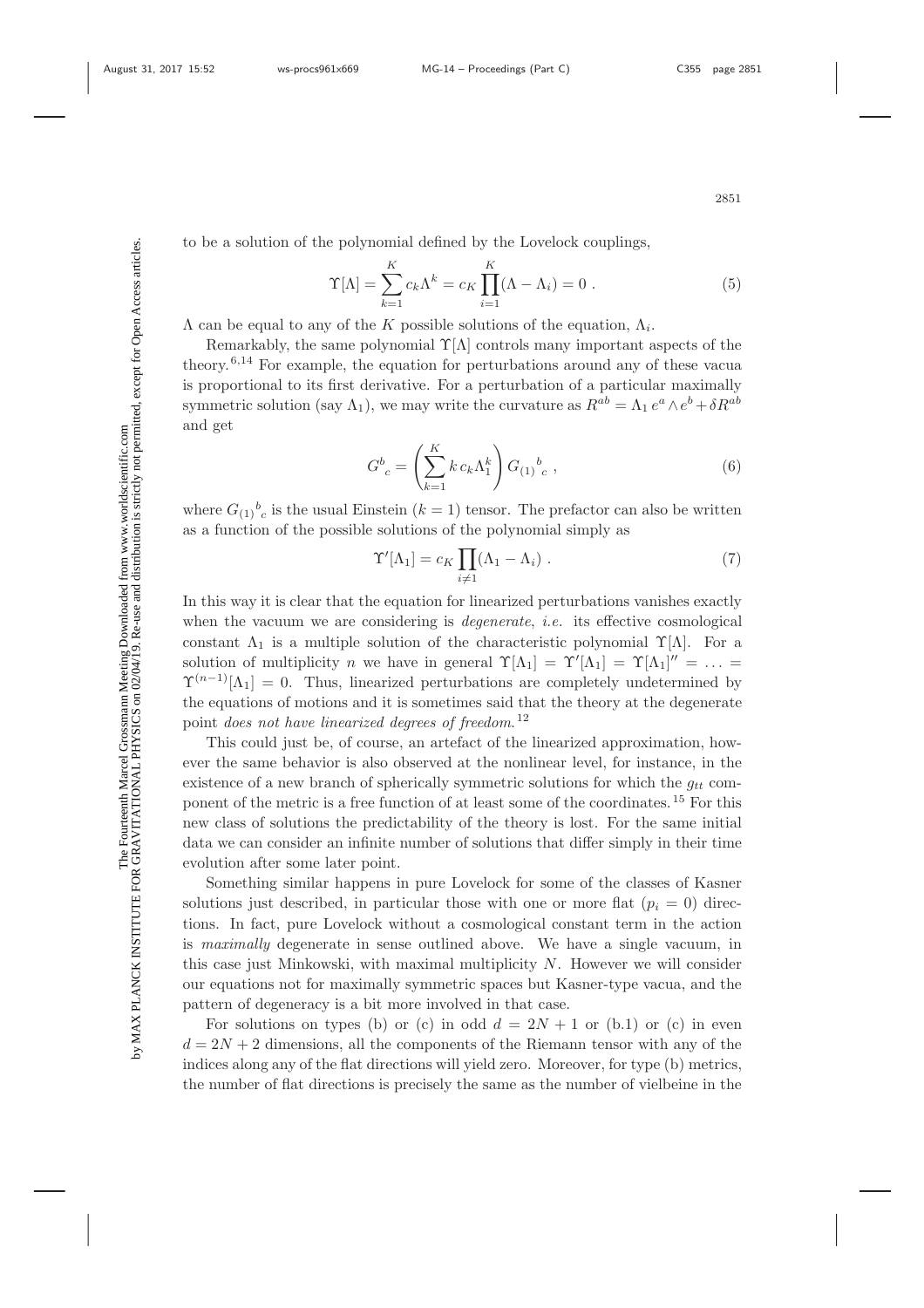Σ

action or the equations of motion. This means that, keeping the flat factor of the metric untouched, the equations of motion for a generic metric of the form

$$
ds^{2} = \hat{g}_{\mu\nu}(y) dy^{\mu} dy^{\nu} + \sum_{i=1}^{n} dx_{i}^{2} , \qquad (8)
$$

with  $n = 1$  or  $n = 2$  in odd or even dimensions respectively, reduce simply to

$$
\hat{\mathcal{L}}_{(N)} = 0 \tag{9}
$$

The lower dimensional Lovelock density associated with  $\hat{g}$  has to vanish. It is clear that this single equation will not be enough to completely determine the evolution of this  $(d - n)$ -dimensional metric. In particular, for a Kasner solution, any perturbation of  $\hat{g}$  that is not of the form  $\delta \hat{R}^{ab} = F(y) \hat{e}^a \wedge \hat{e}^b$  will be completely unconstrained. This of course carries on to the nonlinear regime. This is easy to see, as we may write many different tensorial equations of the form

$$
\hat{\mathfrak{R}}_{ab}(\hat{g}) = \mathcal{T}_{ab}(y) \quad \text{with} \quad \hat{\mathfrak{R}}^a_{\ a} = \hat{\mathcal{L}}_{(N)} \,, \tag{10}
$$

such that the trace of the new equation reduces to (9). Moreover, the tensor  $\mathcal{T}_{ab}$ may have an arbitrary dependence on the  $y$ -coordinates as long as it is traceless. Each of these equations would in general yield a different metric for each different  $\mathcal{T}_{ab}$ .

The situation is even more dramatic for type (c) metrics for which the number of flat directions  $n$  is bigger than the number of vielbeine in the action. Thus, for a metric of the form (8), the pure Lovelock field equations are identically zero, irrespective of the form of  $\hat{g}$ . The lower dimensional metric is completely free in that case.

In the above cases the *degeneracy* of the solutions is lower than in the case of degenerate maximally symmetric spaces. We still get some equations for some subset of the perturbations around that particular spacetime, in particular for those that do not respect the ansatz (8). It is important to point out that the perturbations that are not constrained by the equations are not just gauge degrees of freedom but physical ones, in the sense that they do not amount to a change of coordinates of the original metric. In some cases it is possible to identify extra gauge symmetries of the theory at the degenerate sector,  $12$  in such a way that we can interpret the unconstrained modes as pure gauge. One may restore the predictability of the theory in this way, at the price of giving up the usual geometric interpretation of our solutions. The new gauge symmetry group encompasses the usual diffeomorphism invariance but is bigger, meaning it identifies as *physically equivalent* metrics with different geometric properties.

Of course, the above arguments only apply to an action that is *exactly* pure Lovelock, not when a solutions of a more general Lovelock theory approaches (pure Lovelock) Kasner at early times. The previous degeneracy would then be lifted and the solution would have in general a well defined evolution. The dynamics of the components not determined by the pure Lovelock equations will instead be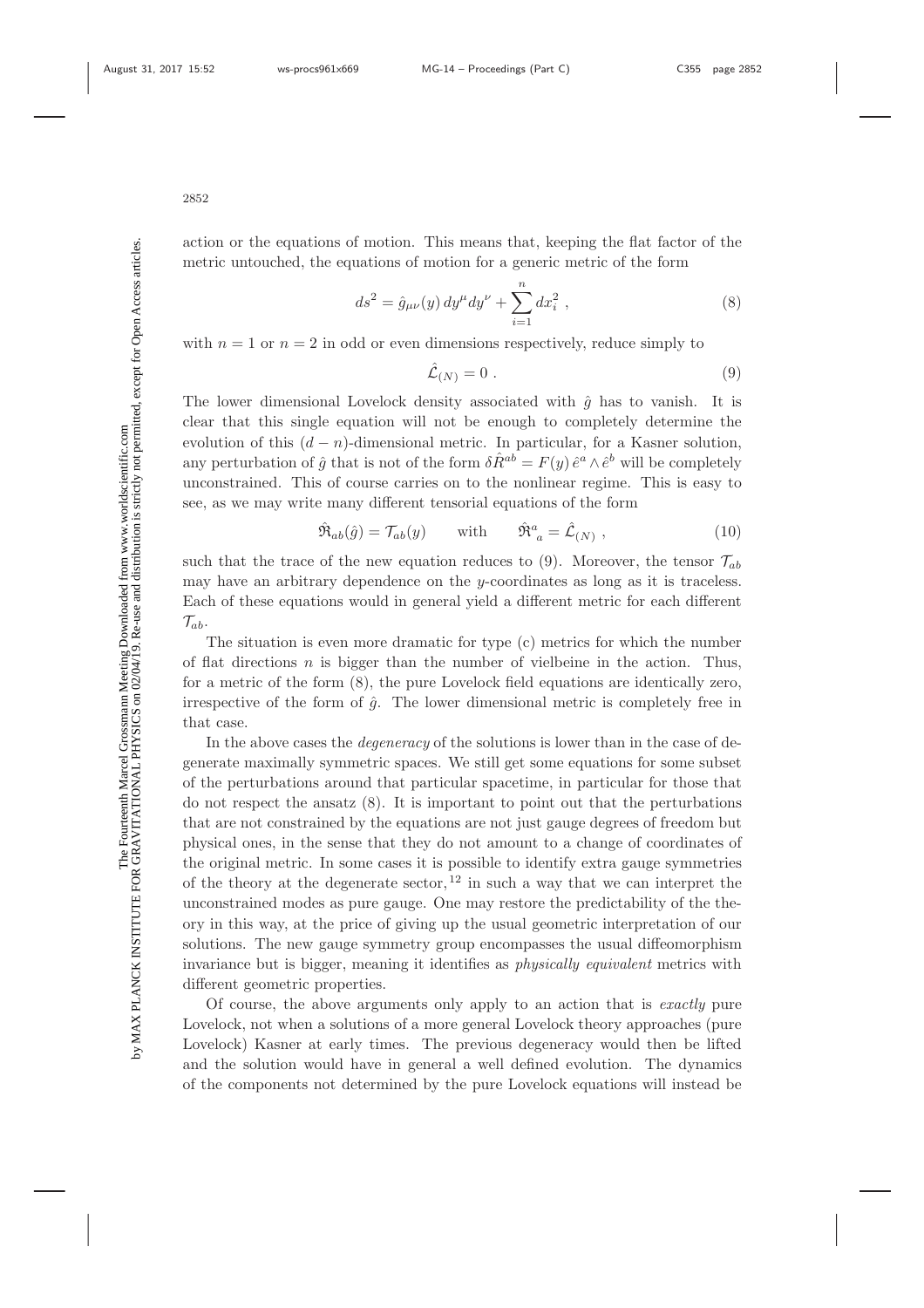given by the next non-zero lower curvature order in the equations. This will have important consequences for our classification of Kasner solutions in more general Lovelock models and also for the stability of these spacetimes.

### **5. Lower curvature corrections**

Coming back to our ansatz (8), it is easy to discuss how the rest of the Lovelock series affects our classification. The type (c) case is the simplest to analyze. In that case the Nth order contribution to the Lovelock equations vanishes exactly and we are left with the first subleading term,  $k < N$ . The structure of the equations would then be,

$$
\hat{G}_{(k)}{}^{b}_{c} = 0 \tag{11}
$$

$$
\hat{\mathcal{L}}_{(k)} = 0 \tag{12}
$$

for the odd dimensional  $(\hat{d} = 2(N-1) + 1)$  metric  $\hat{g}$ . The first line comes from the equations along the directions of  $\hat{g}$ , whereas the scalar constraint comes from the flat directions. There are no mixed field equations. The scalar constraint is actually proportional to the trace of the first line and can therefore be neglected. We are left with the usual kth order Lovelock equations for the reduced metric. This reduction ansatz is not consistent when considering more than one Lovelock term in general,<sup>16</sup> but we are only looking at the leading contribution here. In the particular case where the first subleading term is actually  $k = N - 1$ , we end up with  $(N-1)$ th pure Lovelock in the critical (odd) dimension  $\hat{d}$ . For a Kasner ansatz, we can again classify solutions using our table above.

For type (b) metrics (type (b.1) in even dimensions) we can play a similar game. The only difference is that in this case the contribution of the leading Nth term does not vanish completely. The analog of the scalar constraint will have an extra term proportional to  $\mathcal{L}_N$  in addition to  $\mathcal{L}_k$ . Again, the latter piece is just proportional to the trace of the remaining equations but the former remains. We get the kth order Lovelock equations for the even  $(\hat{d} = 2N)$  dimensional metric  $\hat{g}$ , supplemented by the Nth order constraint,  $\mathcal{L}_N = 0$ .

The lower dimensional metric seems to be overconstrained. In fact, this extra condition will be incompatible with the Kasner ansatz in many cases. For  $k = N - 1$ we end up again with  $(N-1)$ th order pure Lovelock in the relevant even dimension,  $\hat{d} = 2(N-1) + 2$ . Our solutions can be classified again into several isotropy classes, but we only need to consider those of type (b.2). The remaining families have extra flat directions and fall in the type (c) scenario discussed above. Unfortunately one of the constraints of type (b.2) metrics is incompatible with the extra scalar equation. When, none of the exponents of  $\hat{g}$  is zero, the Nth order constraint amounts to

$$
\sum_{i} \hat{p}_i = 2N - 1\tag{13}
$$

that is incompatible with that same sum being equal to  $2N-3$  as required by the type  $(b.2)$  condition on  $\hat{g}$ . The same would happen when the action consists only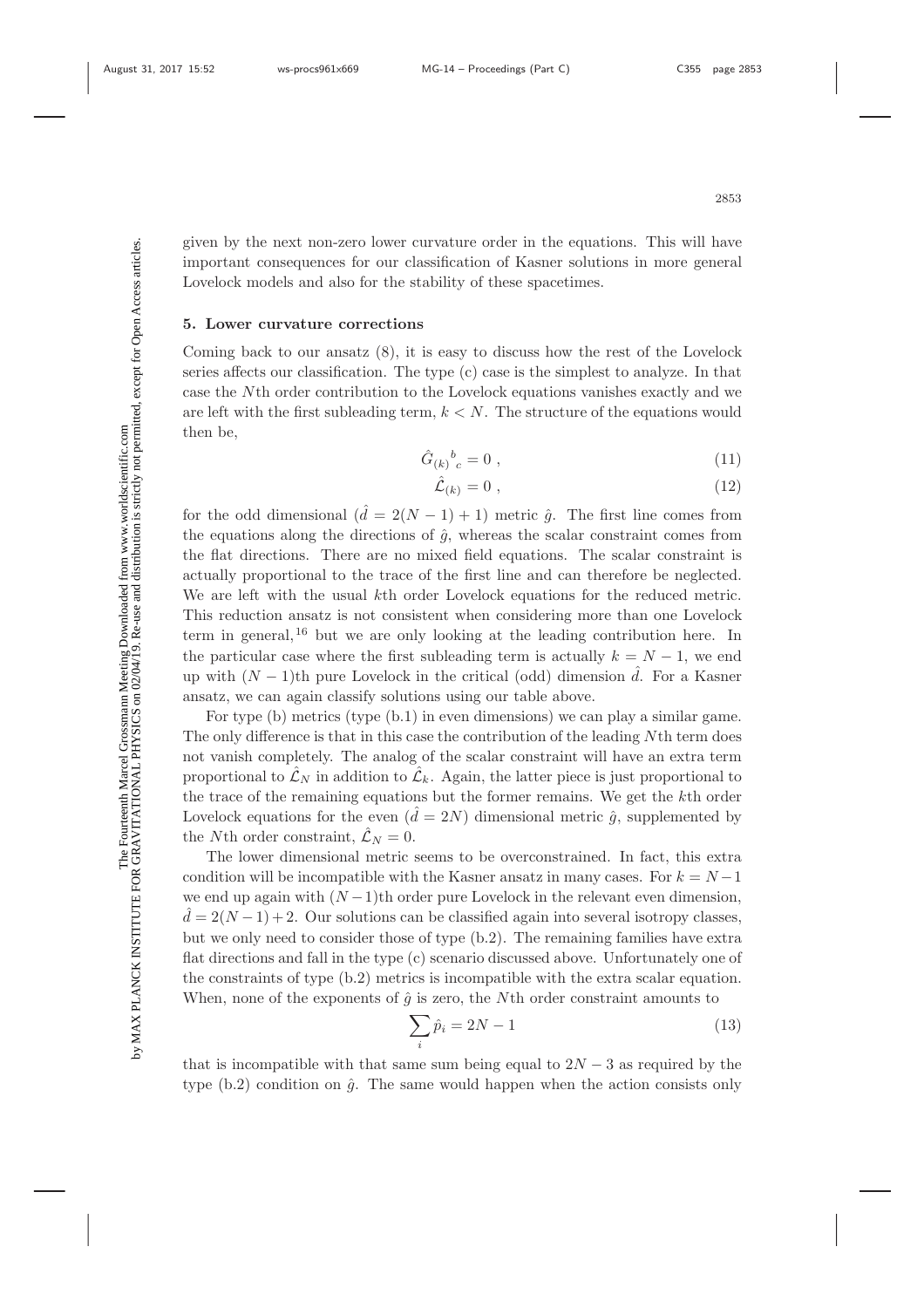on the Einstein term and the highest order one in the Lovelock family. In that case the Ricci flat condition would imply that the sum is actually one.

Therefore, the type  $(b)$  ansatz (type  $(b.1)$ ) in even dimensions) is incompatible with the presence of the  $(N-1)$ th order Lovelock term in the action. In this context, even dimensional type (b.1) metrics have to be understood only as a limit of those of type  $(b.2)$ . In that case we are left with types  $(c)$  and  $(b.2)$ , the latter just for even dimensionality. Then, for type (c) metrics we have to consider pure Lovelock equations on  $\hat{g}$  that is odd dimensional and, in case the  $N-2$  order term is also present,  $\hat{g}$  has to be type (c) as well. When all of the Lovelock terms  $(k > 0)$  are present in the action, the iteration of the above process would imply that the only consistent Kasner solution is Minkowski.

## **6. Discussion**

In this note we have extended our classification of pure Lovelock Kasner solutions of Ref. 7 to more general Lovelock models. Except for the so-called type (b.2) spaces in even dimensions, Kasner metrics represent examples of degenerate solutions for pure Lovelock gravity, although the issue is solved by the inclusion of some lower curvature corrections  $(k > 0)$ . As we just saw, these corrections are incompatible with some of the initial isotropy types identified, namely types (b) or  $(b.1)$  in odd and even dimensions respectively, and lead to an iterative classification scheme.

The only nontrivial solutions would correspond in that case to type (b.2) metrics, unless some of the terms in the Lovelock series are absent. For instance, in case the Einstein-Hilbert term is the only subleading correction, the dynamics of  $\hat{g}$ , the lower dimensional metric in (8), would reduce to the usual general relativistic one. In this more involved situation, a general identification of the different types of solutions may be achieved using tensors analogous to the pure Lovelock case but lower order in curvature:  $\mathcal{R}_{abcd}^{(k)}$ ,  $\mathbb{R}_{abcd}^{(k)}$  and possibly their higher rank analogs.<sup>11</sup> Moreover, some parts of the analysis performed here can be easily extended to more general product spaces of the form  $M = M_1 \times M_2$ , with arbitrary metric on each factor.<sup>17</sup>

Our classification of Kasner solutions in Lovelock models represents a necessary first step in the general analysis of cosmological singularities in higher curvature gravitational theories. We expect to report more on this soon.

## **Acknowledgments**

ND would like to thank Hermann Nicolai for a visit to the Albert Einstein Institute which facilitated this work.

#### **References**

- 1. J. M. Heinzle and C. Uggla, "A new proof of the Bianchi type IX attractor theorem,", Class. Quantum Gravity, **26** (2009) 075015; arXiv:0901.0806 [gr-qc]
- 2. V. Belinskii, I. Khalatnikov, and E. Lifshitz, "Oscillatory approach to a singular point in the relativistic cosmology," Adv. Phys. **19** (1970) 525–573.

Σď